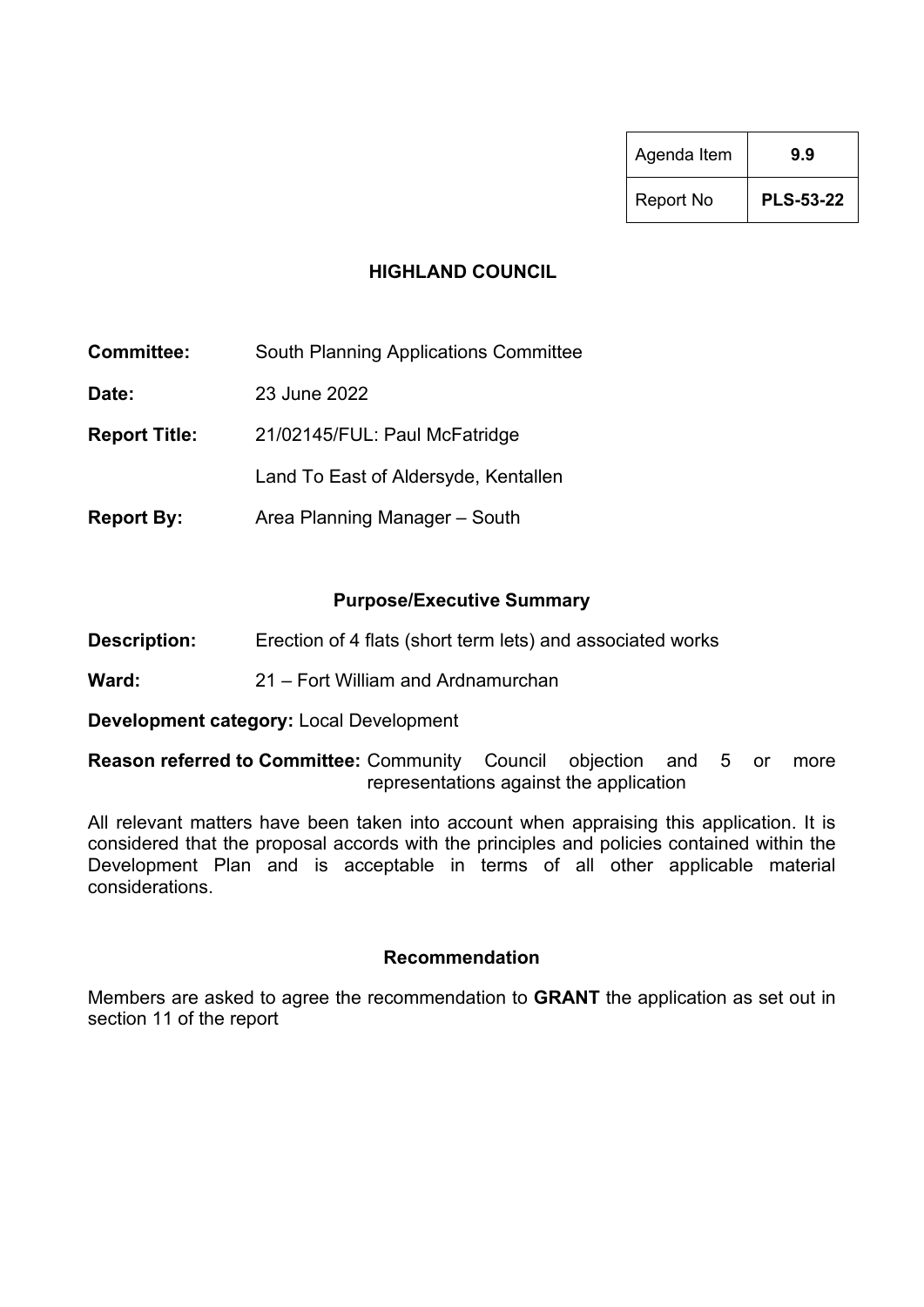# **1. PROPOSED DEVELOPMENT**

- 1.1 Planning permission is sought for 4 holiday letting flats on land opposite The Holly Tree Hotel in Kentallen. The building comprises 2 flats on the ground floor and 2 above, with a terrace and balconies at the front facing onto the main road and across the road towards the hotel and shore. The building measures approx. 8.8m from front to back plus a 2m wide deck. It is 20.7m across. It will be approx. 4m high to the eaves and 7m to the ridge. A separate entrance leading to a staircase within each gable would serve each of the upper floor flats, and the roof over these elements would be stepped down from the main ridge. The openings on the front elevations are full height opening doors leading onto a deck at the ground floor and a balcony for the upper floor flats. There are dormer windows with hipped fronts over the upper floor windows on the front. Privacy screens separate the decks and balconies to the pairs of flats.
- 1.2 The rear elevation has four dormer windows with hipped roofs partly in the roof, plus 2 small rooflights. The gables are blank.
- 1.3 The siting and design has been amended from that initially submitted to reduce the size of the building and to rotate it anti clockwise to bring it into line with the frontage of the adjacent property, Aldersyde. The principal elevation would therefore face NNW.
- 1.4 10 car parking spaces are proposed; 3 along the eastern boundary of the site, 3 against the rear of the building, 2 in between the proposed flats and Aldersyde, and 2 immediately to the rear of Aldersyde to serve that property. An existing garage serving that property is to be demolished to facilitate the development. Aldersyde is within the applicant's ownership.
- 1.5 The site is accessed from Cameron Brae to the rear, which is a minor road leading to a cul-de-sac, serving 10 houses plus Station Cottage and Aldersyde which are a pair of semis adjacent to the site, and The Old Post Office which is accessed off the A828 at the front.
- 1.6 The water supply is from the mains, foul drainage to the public sewer, and a sustainable surface water drainage scheme is proposed.
- 1.7 Pre Application Consultation: None
- 1.8 Supporting Information: Private Access checklist
- 1.9 Variations: footprint reduced by 40sqm, the ridge is 1m lower, the gables reduced in height by 600mm, the frontage reduced in width by 800mm and the building rotated to bring it into line with the frontage of the adjacent property, Aldersyde.

### **2. SITE DESCRIPTION**

2.1 The site is in the centre of Kentallen, fronting onto the A828 and directly opposite the Holly Tree Hotel. To the south west is Aldersyde, a single storey property with a detached garage building at the rear. The other half of this semi is Station Cottage. Both properties are white rendered cottages with hipped slate roofs and a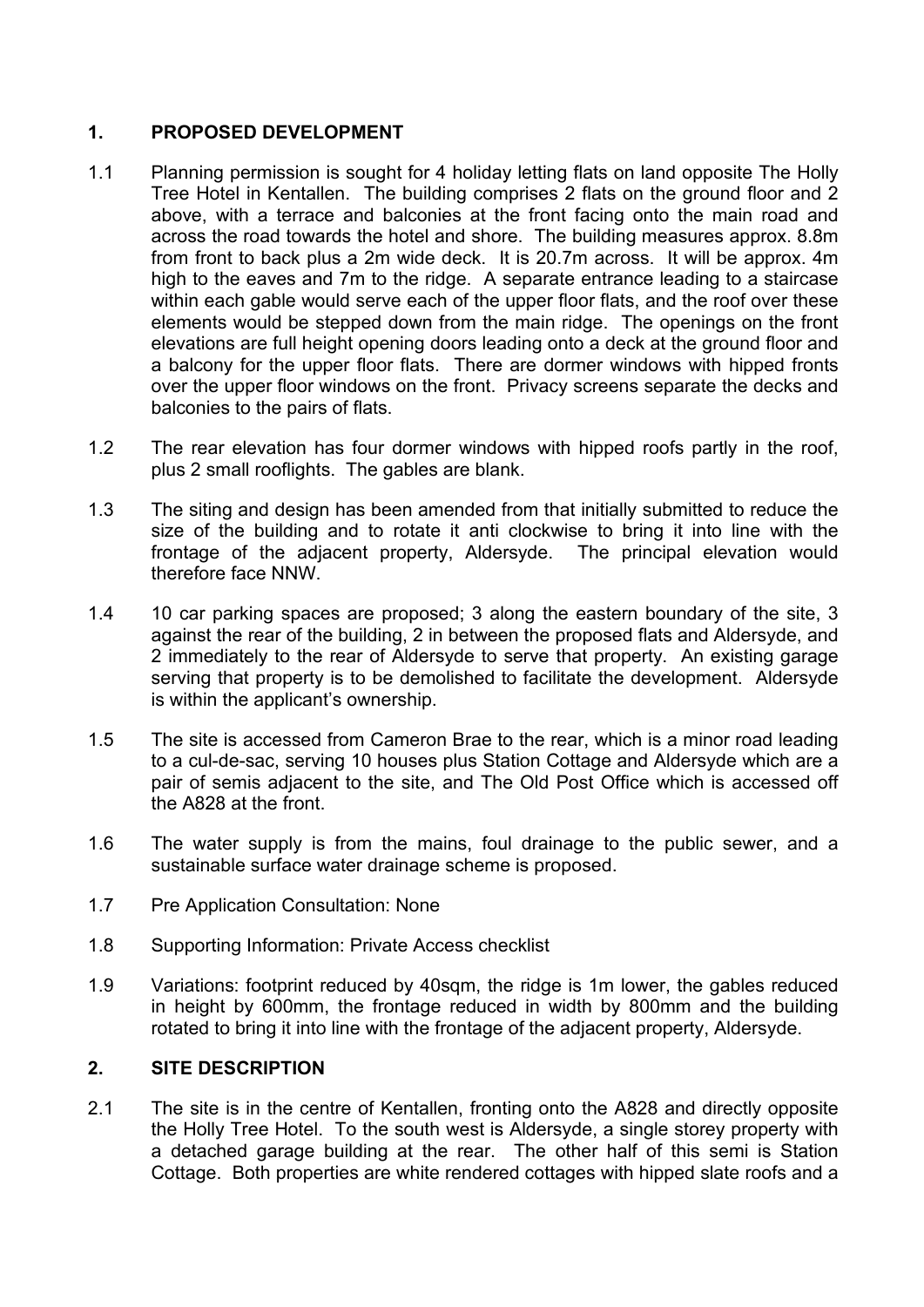central chimney. They each have a small peak in the eaves line on the front elevation. Beyond this pair of semis are larger detached houses, one and a half storeys high with hipped dormer windows in the roofs. There is a footpath down the NE boundary of the site and NE of it is The Old Post Office, which is a two storey dwelling house with a single storey extension on the front towards the NE end of the building. It is a white rendered house with a slate roof. To the rear are a row of large detached houses; one and a half storeys high with hipped dormer windows in the roof – all built as part of the development at Cameron Brae. The houses to the south side of Cameron Brae are elevated in relation to the road and development site.

- 2.2 Cameron Brae is a small cul-de-sac leading off the south side of the A828 serving 12 houses (the Old Post Office is accessed directly off the A828). There is a cattle grid at the corner just beyond the Old Post Office, though it is apparently redundant. A long distance cycle route leads off the turning head to the SW of Cameron Brae – part of the Oban – Ballachulish national Cycle path – route 78.
- 2.3 The site is gently sloping from south to north, open with no trees. It has been cleared of scrub vegetation at some point relatively recently. The footpath down the eastern boundary provides a short cut from the houses at the rear to the hotel and sea shore. There is a small pier and slipway in front of the hotel. There are existing holiday chalets either side of the hotel fronting onto the sea shore.

# **3. PLANNING HISTORY**

| 3.1 | 17.12.2014 | 14/04326/FUL Erection of house (renewal of Planning<br>12/00011/FUL and 07/00080/FULLO) | Permission<br>Granted |
|-----|------------|-----------------------------------------------------------------------------------------|-----------------------|
| 3.2 | 01.06.2018 | 18/00734/FUL Erection of house – 4 bed Planning<br>detached (renewal of 14/04326/FUL)   | Permission<br>Granted |

### **4. PUBLIC PARTICIPATION**

- 4.1 Advertised: Unknown neighbour
	- Date Advertised: 14.06.21

Representation deadline: 01.07.21

Further period of neighbour notification from 30.05.2022 to 15.06.2022.

Timeous representations: 5

Late representations: 0

- 4.2 Material considerations raised are summarised as follows:
	- Use for commercial purposes rather than private residential dwellings change in character of the area
	- The development would result in a reduction in value of the neighbouring property, Station Cottage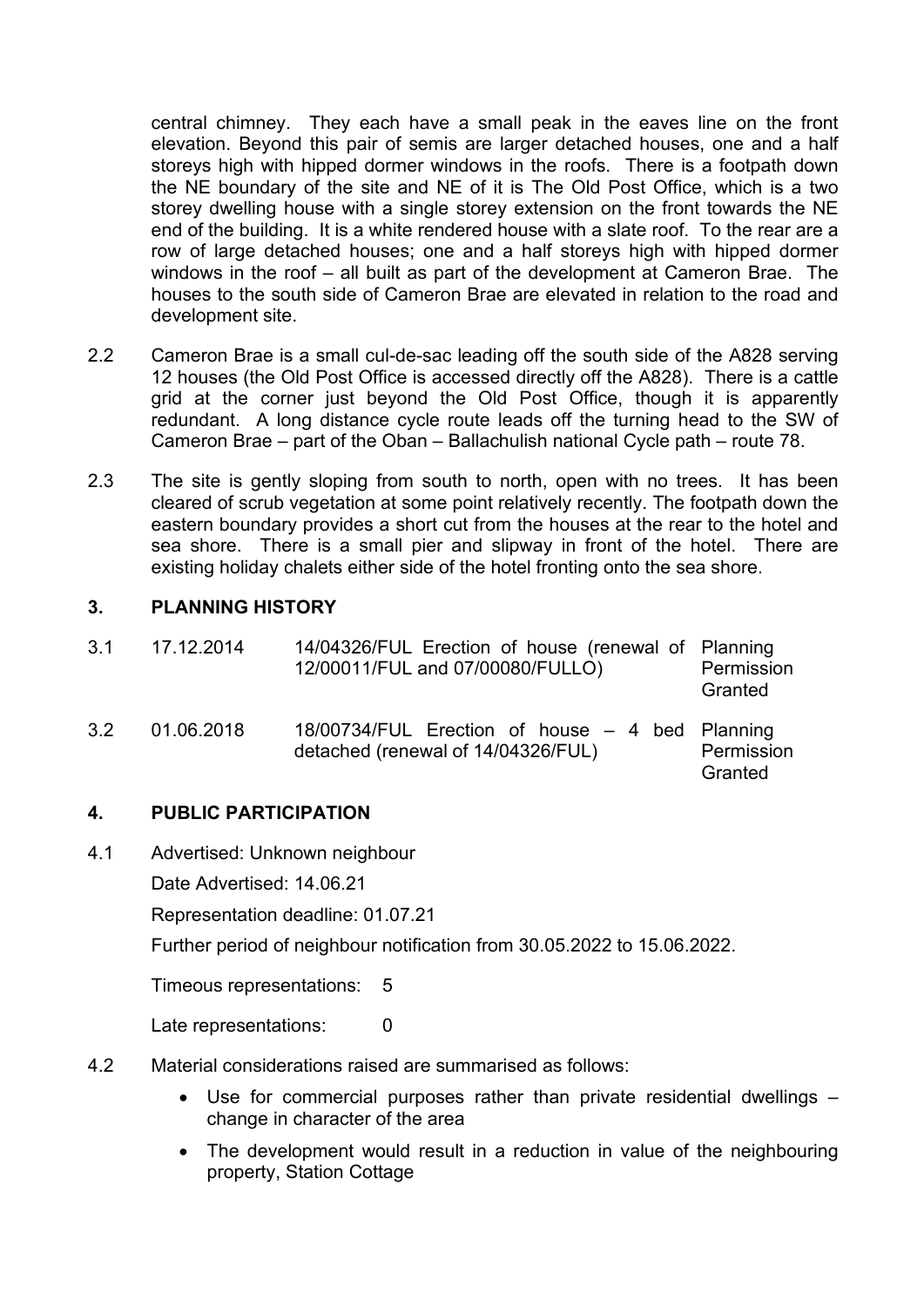- The intended use for holiday letting purposes is not clear from the application
- There is a need for small family sized housing in the area rather than flats for tourists' use
- There should be a planning condition preventing the flats' use as short term lets
- Adverse impact on amenity noise and disturbance from additional traffic and people using the hot tubs on the balconies
- Disturbance from construction activities including works already undertaken to clear the site
- Impact on environment native tree planting sought along rear of site to soften view from properties behind
- Proposed development is not in keeping with the locality does not match the housing on Cameron Brae; no details of materials - should match existing houses - and landscaping
- Inadequate details of land re-profiling
- Adverse impact on the safety of Cameron Brae
- Significant increase in traffic (objector suggested 40% increase) onto a road which has no public footpath on the development side, and it is also an active travel route; need for a traffic and parking assessment
- The cattle grid at the entrance to the estate would prove a problem suggest it is removed as it no longer serves any practical purpose – and is a hazard to cyclists especially
- More lighting would add to light pollution in the area suggest time sensitive sensors are required on any lighting at the rear of the property
- Any parking on the road by the site makes it difficult to access/egress the driveway opposite and is dangerous to cyclists – double yellow lines suggested
- Neighbour claims two of the parking places proposed are on their land
- Need for a flood risk assessment and drainage impact assessment
- Site should be developed instead for public tennis courts for use by hotel residents and the local community; or a community garden to grow produce for the hotel and community – these would be a better use of the land given the climate crisis
- 4.3 All letters of representation are available for inspection via the Council's eplanning portal which can be accessed through the internet [www.wam.highland.gov.uk/wam.](http://wam.highland.gov.uk/wam/)

### **5. CONSULTATIONS**

5.1 **Duror and Kentallen Community Council**: Objects: small scale additional housing would be welcome in the village – however are concerned these are holiday lets. Cameron Brae has been developed as private housing and its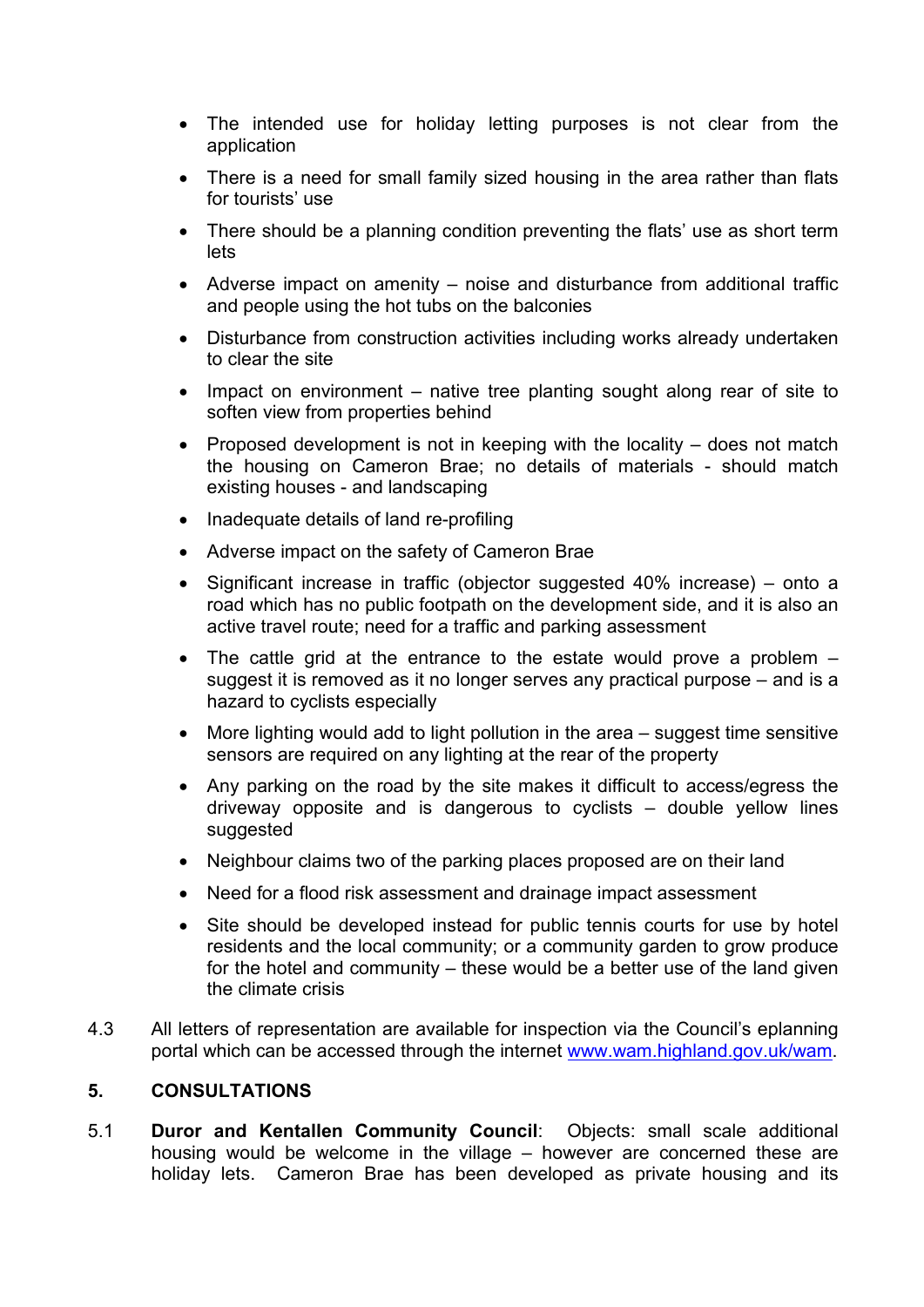character will be adversely affected. The development will be accompanied by traffic, noise and movement. Over-development of the site. The NCN78 runs through the brae and the extra traffic and congestion will increase the risk to people using the route.

5.2 **Transport Planning Team**: No supporting information on traffic impact provided. Cameron Brae is a 2 lane cul-de-sac with a pinch point and cattle grid, it terminates at a turning facility. The road serves 13 properties approx. and forms part of the National Cycle Route 78. This development will increase the number of properties being serviced from Cameron Brae to approx. 17.

This development will slightly increase the level of vehicle movements on Cameron Brae. However, do not consider the increase in traffic movements will significantly increase the risk to pedestrians and other road users.

Other than during the construction phase the Transport Planning Team consider it unlikely the proposals will have any significant impact on the condition of the local road network or the Cameron Brae cattle grid.

5.3 **Transport Scotland**: Conditions recommended to prevent any direct vehicular access to the A828 trunk road; no drainage connections to the trunk road drainage system, and details of the boundary treatment along the trunk road frontage to be submitted to and agreed by Transport Scotland

# **6. DEVELOPMENT PLAN POLICY**

The following policies are relevant to the assessment of the application

### 6.1 **Highland Wide Local Development Plan 2012**

- 28 Sustainable Design
- 29 Design Quality & Place-making
- 36 Development in the Wider Countryside
- 44 Tourist Accommodation
- 56 Travel
- 65 Waste Water Treatment
- 66 Surface Water Drainage
- 78 Long Distance Routes

### 6.2 **West Highland and Islands Local Development Plan 2019 (WestPlan)**

No relevant policies

### 6.3 **Highland Council Supplementary Planning Policy Guidance**

Access to Single Houses and Small Housing Developments (May 2011) Flood Risk and Drainage Impact Assessment (Jan 2013) Rural Housing (Dec 2021)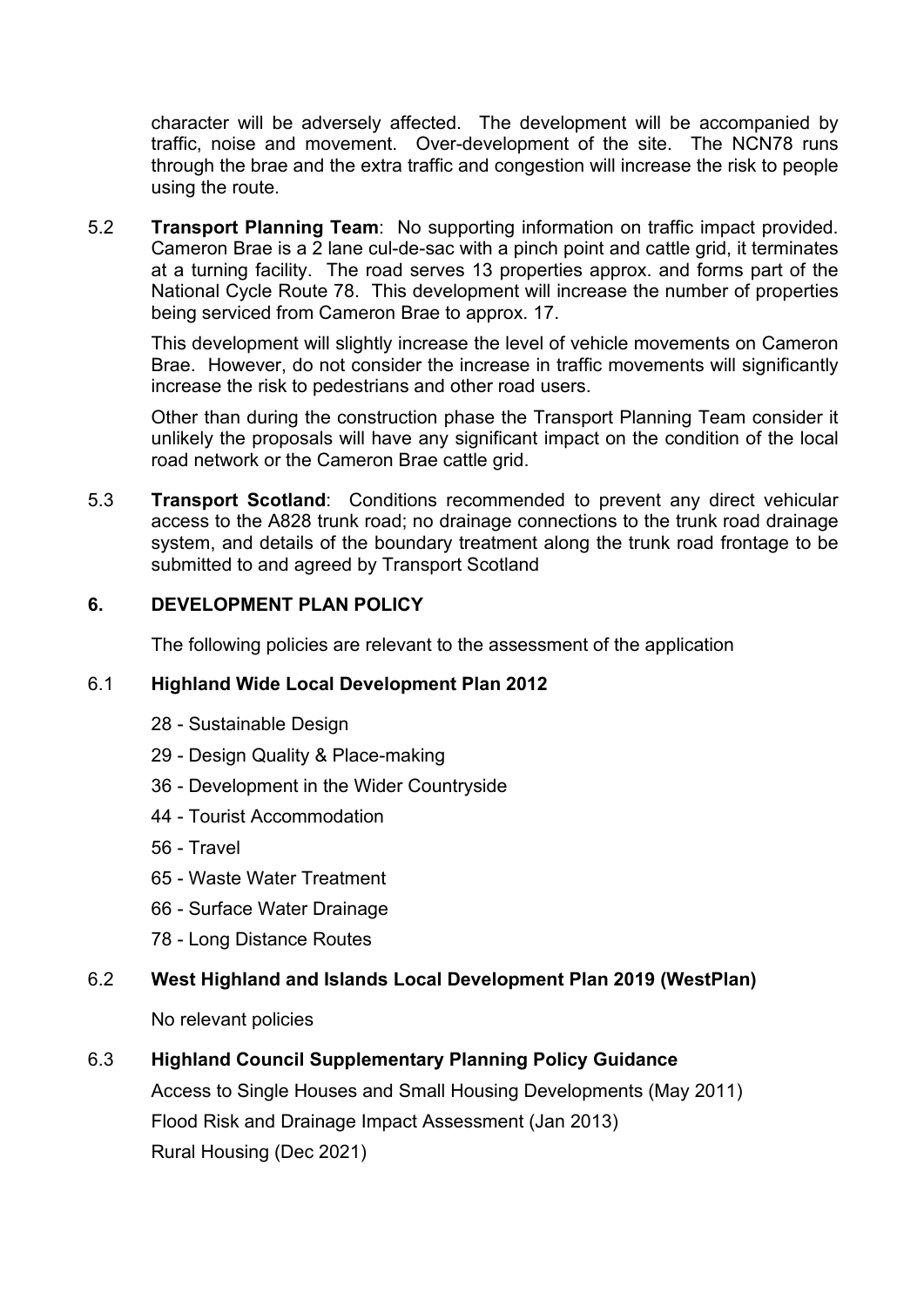Sustainable Design Guide (Jan 2013)

# **7. OTHER MATERIAL POLICY CONSIDERATIONS**

# 7.1 **Scottish Government Planning Policy and Guidance**

Scottish Planning Policy (as amended December 2020) National Planning Framework 3 Creating Places

# **8. PLANNING APPRAISAL**

8.1 Section 25 of the Town and Country Planning (Scotland) Act 1997 requires planning applications to be determined in accordance with the development plan unless material considerations indicate otherwise.

### **Determining Issues**

8.2 This means that the application requires to be assessed against all policies of the Development Plan relevant to the application, all national and local policy guidance and all other material considerations relevant to the application.

### **Planning Considerations**

- 8.3 The key considerations in this case are:
	- a) compliance with the development plan and other planning policy
	- b) siting and design
	- c) impact on amenity
	- d) access and parking
	- e) impact on services
	- f) any other material considerations.

### **Development plan/other planning policy**

- 8.4 Kentallen lies within an area identified as Wider Countryside within the Development Plan. Policy 36 states that in such areas development will be assessed as to the extent to which it is acceptable in terms of siting and design; is sympathetic to existing patterns of development; compatible with landscape character and capacity; avoids incremental expansion of one particular development type within a landscape whose distinct character relies on an intrinsic mix; and avoid, where possible, the loss of locally important croft land. Policy 28 – Sustainable Design lists several criteria against which all developments are assessed. Of relevance to this proposal is the impact upon individual and community residential amenity and the need to demonstrate sensitive siting and high-quality design which is in keeping with local character and historic and natural environment and that makes use of appropriate materials.
- 8.5 Kentallen is a "group" as defined in the Rural Housing SG and the proposal would constitute an infill development. Proposals for tourist accommodation are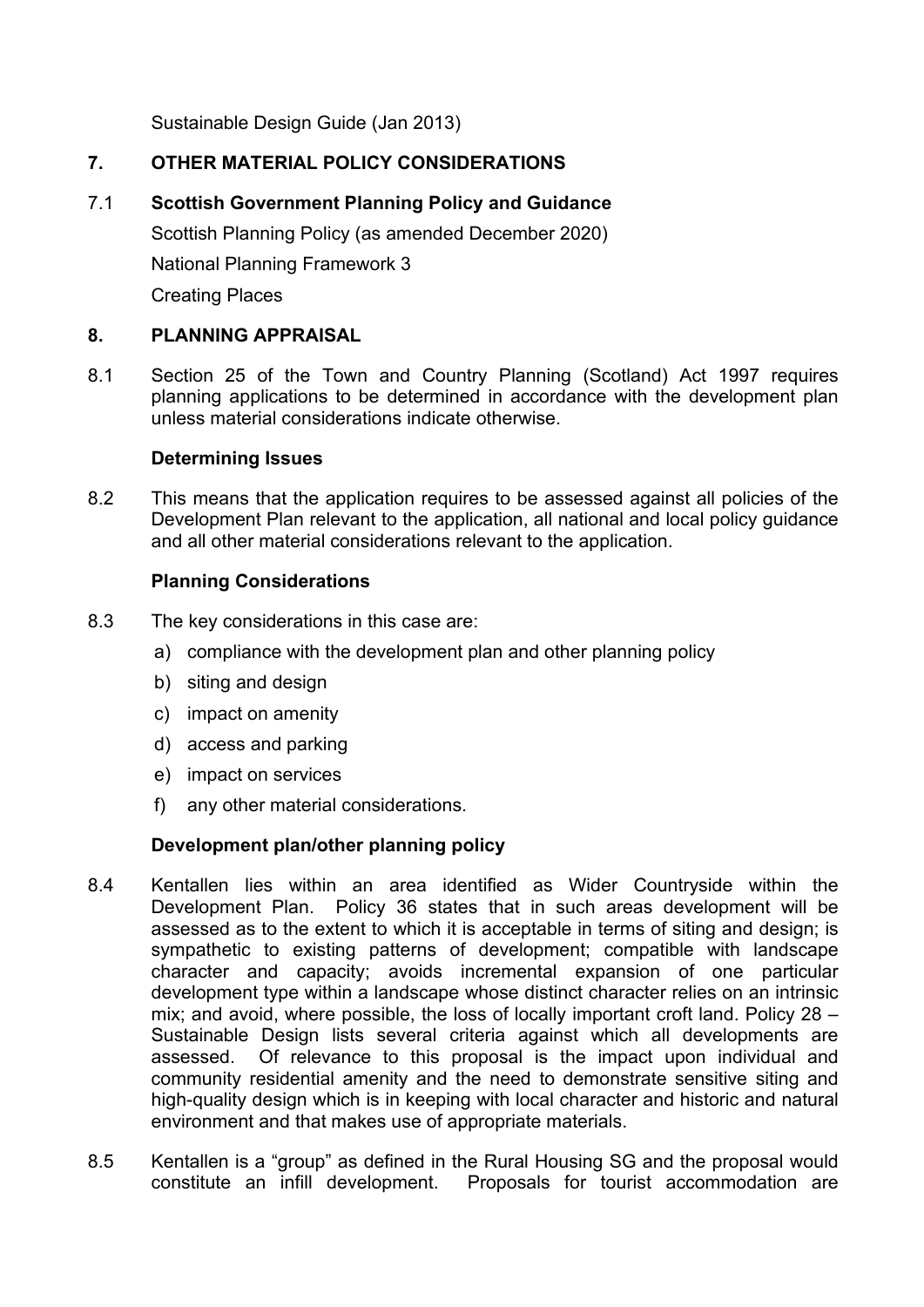assessed against Policy 44 of the Highland wide Local Development Plan which states that it will be supported in the open countryside where demand exists for this type of accommodation, that it can be achieved without adversely affecting the landscape character or the natural, built and cultural heritage features of the area. In these circumstances, where it is not within a defined settlement, the Council will generally attach a condition to permissions in order to control occupancy and use of the accommodation. Subject to an occupancy condition the proposal would accord in principle with Policy 44.

- 8.6 In addition, Policies 29 Design Quality and Policies 65 and 66 of the Highland wide Local Development Plan relating to surface and waste water must be given due consideration.
- 8.7 Whilst there has previously been a permission for a residential dwelling house on this site, there is no planning reason to resist a commercial development subject to the details of its siting, design and amenity issues being acceptable.

### **Siting and Design**

- 8.8 The proposed development would infill a gap between existing development of a similar scale and height, and therefore it would fit in with the existing pattern of development. It would be compatible with landscape character and capacity in terms of the scale and type of development. There are a mix of private residential and commercial holiday letting units in Kentallen, with no one use dominating the other. The holiday lets are mostly in the form of chalets of varying sizes and styles on the other side of the main road, alongside the hotel. The site is not croft land.
- 8.9 The proposed development has been amended to bring it into line with the frontage of Aldersyde and Station Cottage adjacent. As originally submitted, it faced more due north, to provide a view across the car park of the hotel opposite and a sea view. The amended layout would ensure the building reflects the linear pattern of development fronting onto the road in Kentallen. There is a bigger gap separating the site from the Old Post Office on the east side, together with a public footpath and parcel of undeveloped ground. The distance and relationship between the position of these properties would be acceptable.
- 8.10 There is a small change in levels from the back of the site to the front. However, the extent of land re-profiling necessary will be minimal.
- 8.11 The size and design of the building has also been amended to reduce its height and footprint, and to provide dormer windows on the front elevation, rather than conventional windows in a 2 storey development. The dormer windows would be hipped to match others in Cameron Brae. Materials are shown as white rendered walls with grey coloured composite cladding, and grey coloured concrete tiles. To ensure the flats fit in with the existing buildings nearby a condition is recommended seeking a natural slate roof, together with final details/specification of the materials.
- 8.12 The site currently has permission for the erection of a one and a half storey, four bedroom detached house. The current proposal to change this to four, two bedroom flats has increased the size of the building, however, following the changes made to reduce and re-orientate the building, this form is considered to be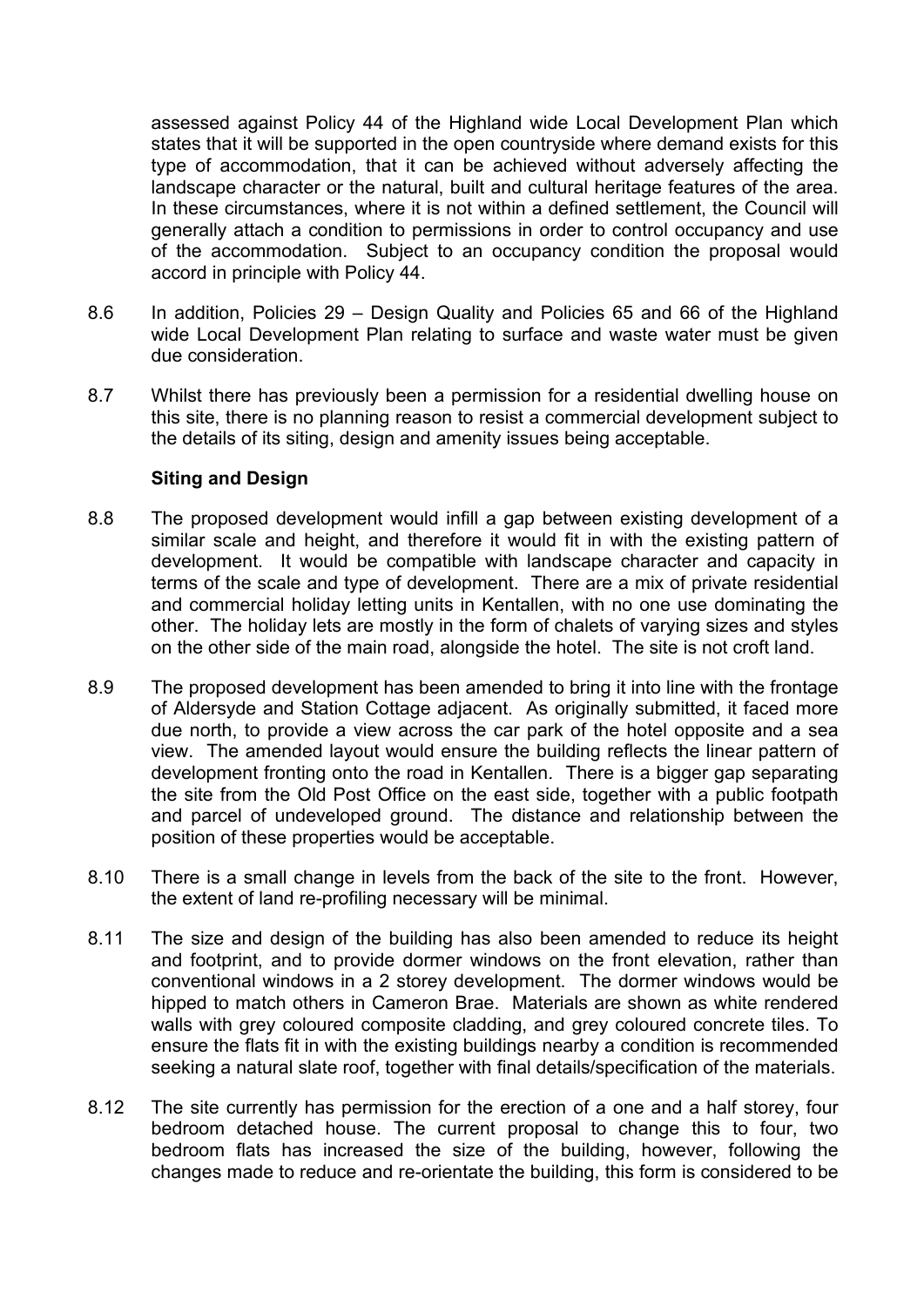acceptable within this development of large detached houses. Although perhaps more suited to a single detached house, the introduction of a block of four flats in this location is considered acceptable given the mix of uses within Kentallen.

#### **Impact on Amenity**

- 8.13 The distance between the proposed development and Aldersyde is approx. 7m at its closest point at the back corner. The proposed building has a blank gable, except for door openings to each ground floor flat. A condition is recommended to ensure an appropriate boundary treatment is provided along this side. Although Aldersyde is within the same ownership at present, it should be treated as a separate property in terms of privacy and amenity standards. A fence or hedge would ensure privacy in the grounds of Aldersyde, which has several windows in this elevation (at ground floor level).
- 8.14 The distance to properties behind (1 and 2 Cameron Brae) is such that mutual amenity and privacy standards are acceptable. The public road also passes between these houses and the proposed development. Similarly, an acceptable distance separates the proposed development from The Old Post Office. The condition seeking details of the boundary treatments would also ensure that the footpath has an appropriate fence alongside it, and it does not become a narrow corridor between high solid fences. Landscape planting may also be secured by condition to mitigate views of the development from the houses to the rear in particular.
- 8.15 The development would face the elevation of the Holly Tree Hotel which contains the main entrance, and an area of hard standing that provides access to the chalets to the west and the car park to the east. There is a bus stop almost directly opposite, next to the car park entrance.
- 8.16 In amenity terms it can be argued that the properties within the Cameron Brae development should be limited to permanent residential development, with the commercial development contained on the shore side of the road, on each side of the hotel development. The applicant has confirmed the flats are intended for short term holiday letting and this is the basis on which the application must be assessed. Taking into account the commercial uses immediately opposite the site, the road side position within the village type setting, and the anticipated limited degree of increased disturbance from four holiday lets compared with the previously granted full time residence; the proposal is considered to be acceptable for holiday letting flats. The flats would also be likely to be acceptable for permanent residential use, however this is prevented at this stage as permanent residential use would necessitate the assessment of developer contributions towards services and facilities required to support permanent dwellings. Forthcoming legislation is being introduced which will require such short term letting accommodation to be licensed which will add an additional layer of control over any potential antisocial or amenity issues.
- 8.17 In response to representation received, the amenity of the users of the flats is considered acceptable as it is up to them whether, and how they use the decking and balconies including the hot tubs, which are in a relatively public situation. The flats' position fronting a main road would be obvious to anyone checking out a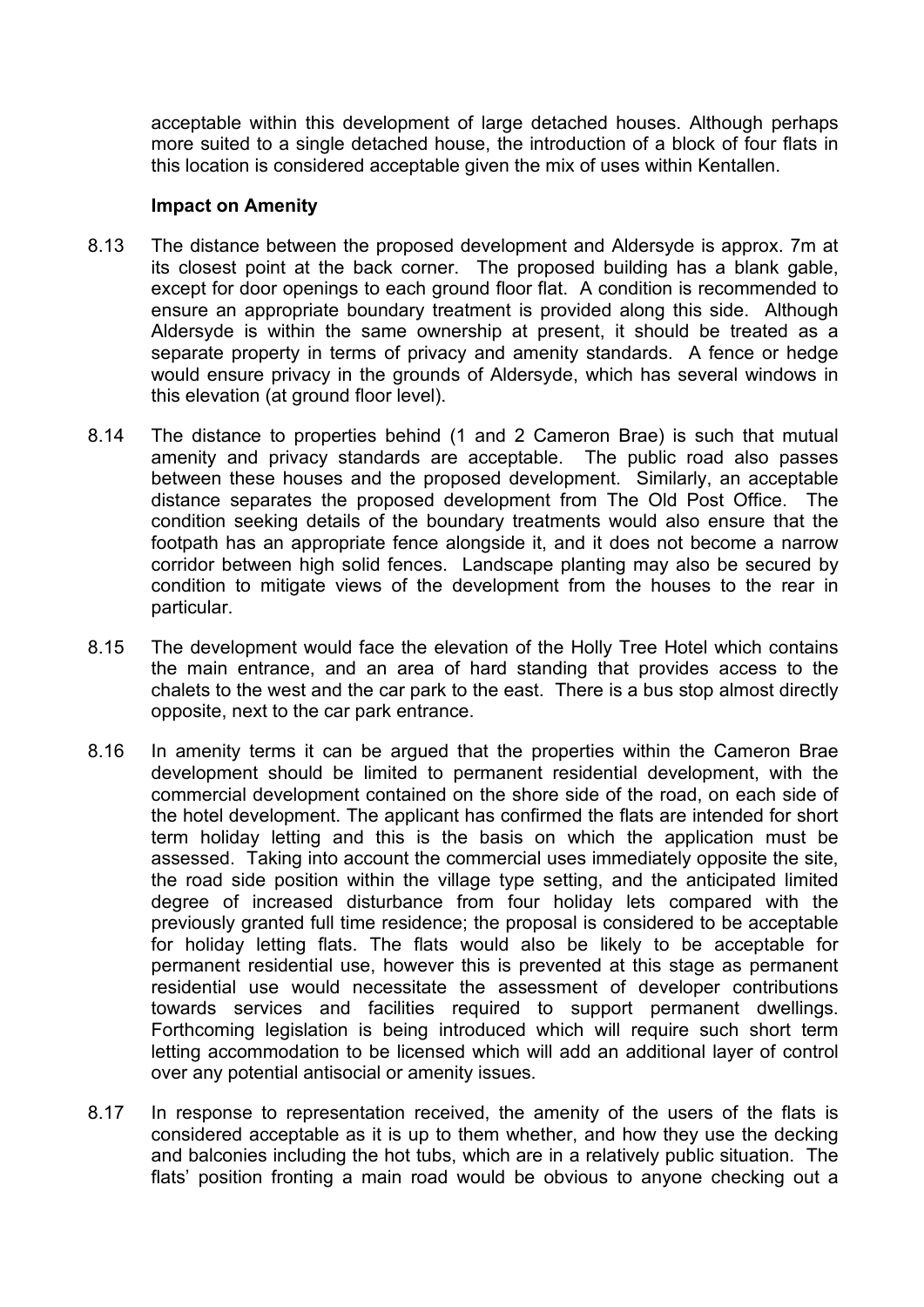potential rental.

- 8.18 Construction disturbance is an inevitable part of development, however it is short lived. Neighbours can take the matter up with Environmental health if antisocial hours are worked on a regular basis.
- 8.19 The provision of external lighting on the building is a matter for the developer and owner of the flats. It would not be unreasonable to have some lighting by the vehicular entrance and parking.

#### **Access and Parking**

- 8.20 Two parking spaces per flat are proposed, plus two spaces displaced from the garage that is to be demolished will be re-located immediately behind Aldersyde. This meets the Council's standards. No cycle parking is proposed however this may can be secured by condition. The site is in a location that is served by public transport (bus) and it is immediately adjacent to a long distance cycle path.
- 8.21 The access from Cameron Brae can achieve visibility splays of 76m to the west and 97m to the east. There is a 30mph speed limit going into Cameron Brae. The Access to Single Houses and Small Housing Developments would require minimum splays of 40m on such a minor residential street. The access is therefore acceptable in this respect.
- 8.22 The development can incorporate the necessary access and parking standards, and so there should be no reason for traffic associated with it to present a hazard to existing residents or to cyclists. The cattle grid is no longer needed, however there is no justification for its removal to be a requirement of this development. That is a separate matter for the Council as Roads Authority.
- 8.23 The additional traffic generated by 4 holiday flats will be more than might be expected from a single dwelling house, however the road does have capacity for this increase, and the additional disturbance to residents will not be such that it is unacceptable in planning terms.

### **Impact on Services**

8.24 The development will be served from the public water supply and public foul sewer. The site is not within a Flood Risk Area, including from pluvial flows. A condition is recommended by Transport Scotland to ensure surface water drainage does not go into the road drain. It is otherwise for the developer to ensure surface water drainage is appropriately addressed on site.

#### **Other material considerations**

8.25 The issue of land ownership was taken up with the agent, with respect to the boundary with Station Cottage. The title deeds confirm that the applicant owns all of the land identified by the blue line in the planning application.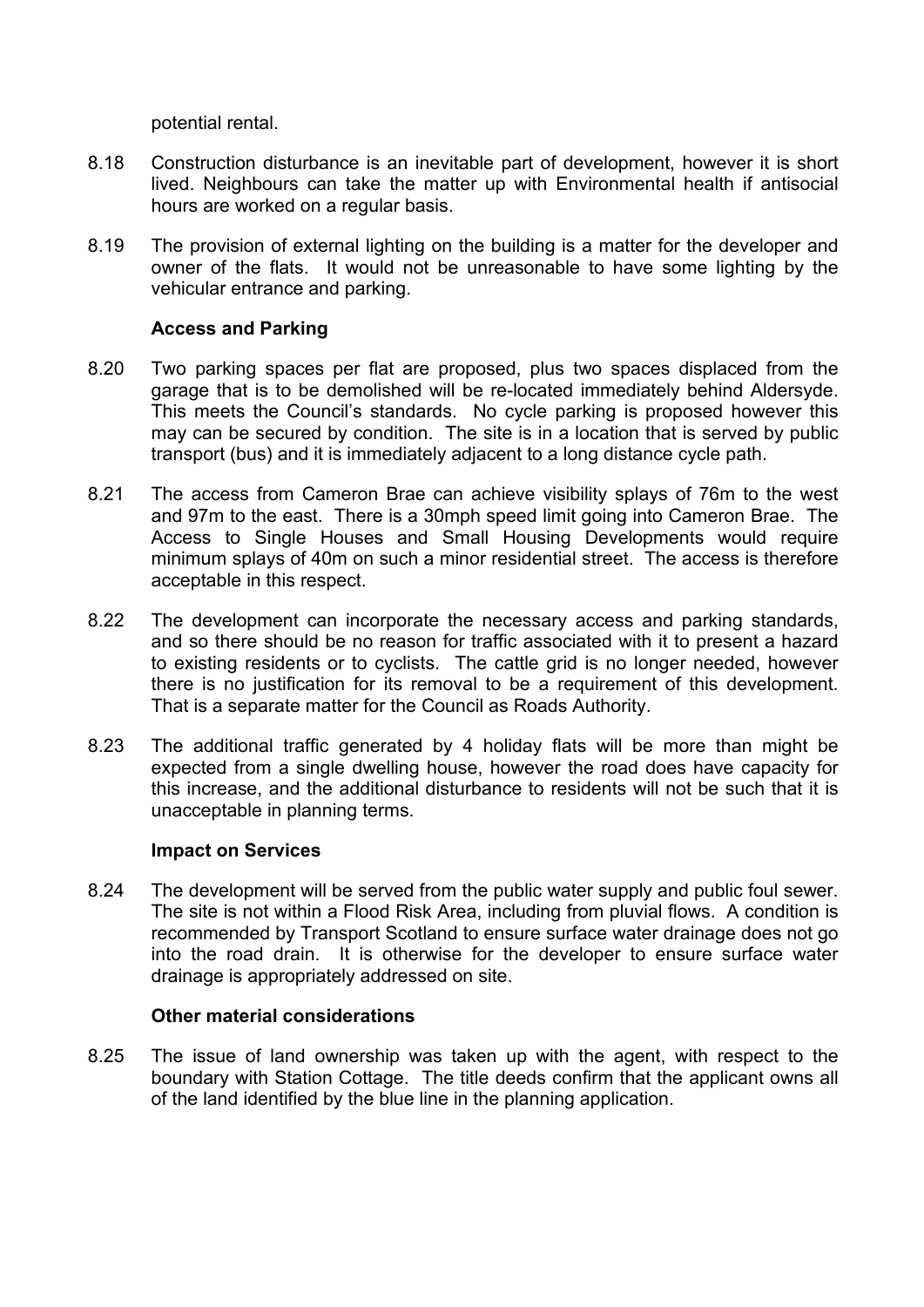### **Non-material considerations**

- 8.26 The issue of property values being reduced is not a material planning consideration.
- 8.27 A decision must be made on this application as submitted and it is not reasonable to resist a proposal because an alternative use may be preferable, such as tennis courts or use as a garden ground as suggested in representations.

### **Matters to be secured by Section 75 Agreement**

8.28 As the flats are for tourist accommodation and subject to an occupancy condition, no contributions are required.

#### **9. CONCLUSION**

- 9.1 The proposed tourist accommodation, within a housing group, at Kentallen is considered to accord with Policies 44 and 36 of the Highland-wide Local Development Plan. The siting and design of the building has been amended to reduce its size and re-orientate it to better fit in with the surrounding buildings. The impact of the development on residential amenity is acceptable and conditions are recommended to ensure details pertaining to materials, boundary treatments, landscape planting, parking and access meet the Council's standards and otherwise ensure the development respects its surroundings.
- 9.2 All relevant matters have been taken into account when appraising this application. It is considered that the proposal accords with the principles and policies contained within the Development Plan and is acceptable in terms of all other applicable material considerations.

### **10. IMPLICATIONS**

- 10.1 Resource: Not applicable
- 10.2 Legal: Not applicable
- 10.3 Community (Equality, Poverty and Rural): Not applicable
- 10.4 Climate Change/Carbon Clever: Not applicable
- 10.5 Risk: Not applicable
- 10.6 Gaelic: Not applicable

### **11. RECOMMENDATION**

### **Action required before decision issued**

Notification to Scottish Ministers N

Conclusion of Section 75 N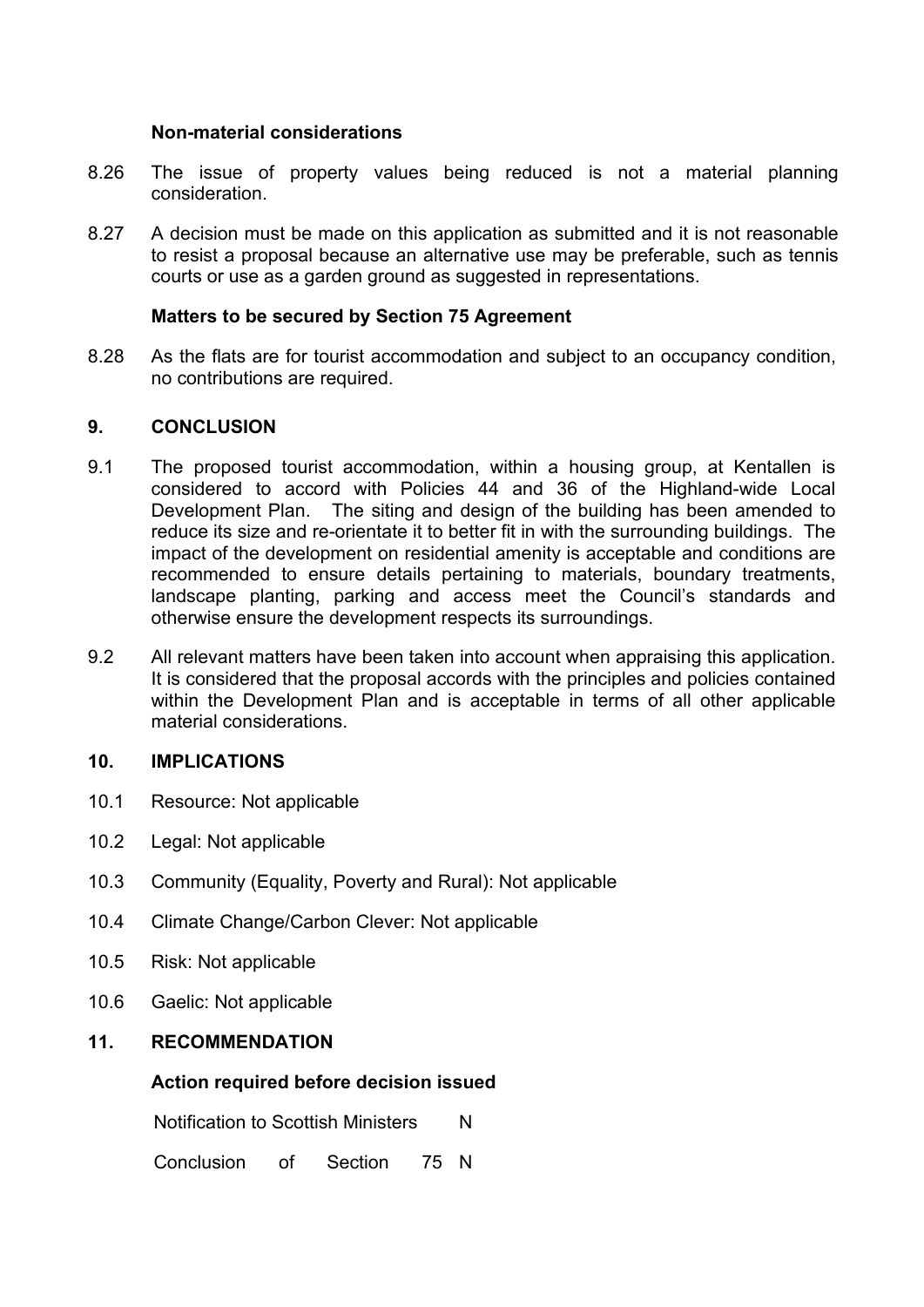#### **Obligation**

Revocation of previous permission N

**Subject to the above actions,** it is recommended to **GRANT** the application subject to the following conditions and reasons

1. The holiday letting units hereby approved shall be used for holiday letting purposes only and shall not be used as a principal private residence or be occupied by any one family, group or individual for more than three months (cumulative) in any calendar year.

**Reason**: In accordance with the use applied for and to ensure the flats do not become used for permanent residential occupation without consideration of the impact on local services and facilities in accordance with Policy 31 of the Highland-wide Local Development Plan and the Supplementary Guidance on Developer Contributions.

2. No development or work shall commence until full details of finishes for the walls and roof (including samples where necessary) have been submitted to, and approved in writing by, the Planning Authority. Thereafter, development and work shall progress in accordance with these approved details. For the avoidance of doubt such details shall include a grey coloured natural slate for the roof, unless otherwise agreed in writing by the Planning Authority.

**Reason**: To ensure that the development is sensitive to, and compatible with, its context and local architectural styles.

3. No development shall commence until details of the location and design, including materials, of any existing or proposed walls, fences and gates has been submitted to, and approved in writing by, the Planning Authority. Thereafter the development shall be undertaken in accordance with the approved details.

**Reason**: In the interests of the amenity of the neighbouring properties and wider visual amenity, in accordance with policy 28 of the Highland wide Local development Plan.

4. No development, site excavation or groundwork shall commence until a Landscape planting plan, including Trees and a Maintenance Programme has been submitted to, and approved in writing by, the Planning Authority. The approved Planting Plan shall be implemented in full during the first planting season following commencement of development, or as otherwise approved in writing by the Planning Authority, with maintenance thereafter being carried out in accordance with the approved Maintenance Programme.

**Reason**: In the interests of the visual amenity to integrate the proposal into its setting, in accordance with policy 28 of the Highland wide Local development Plan.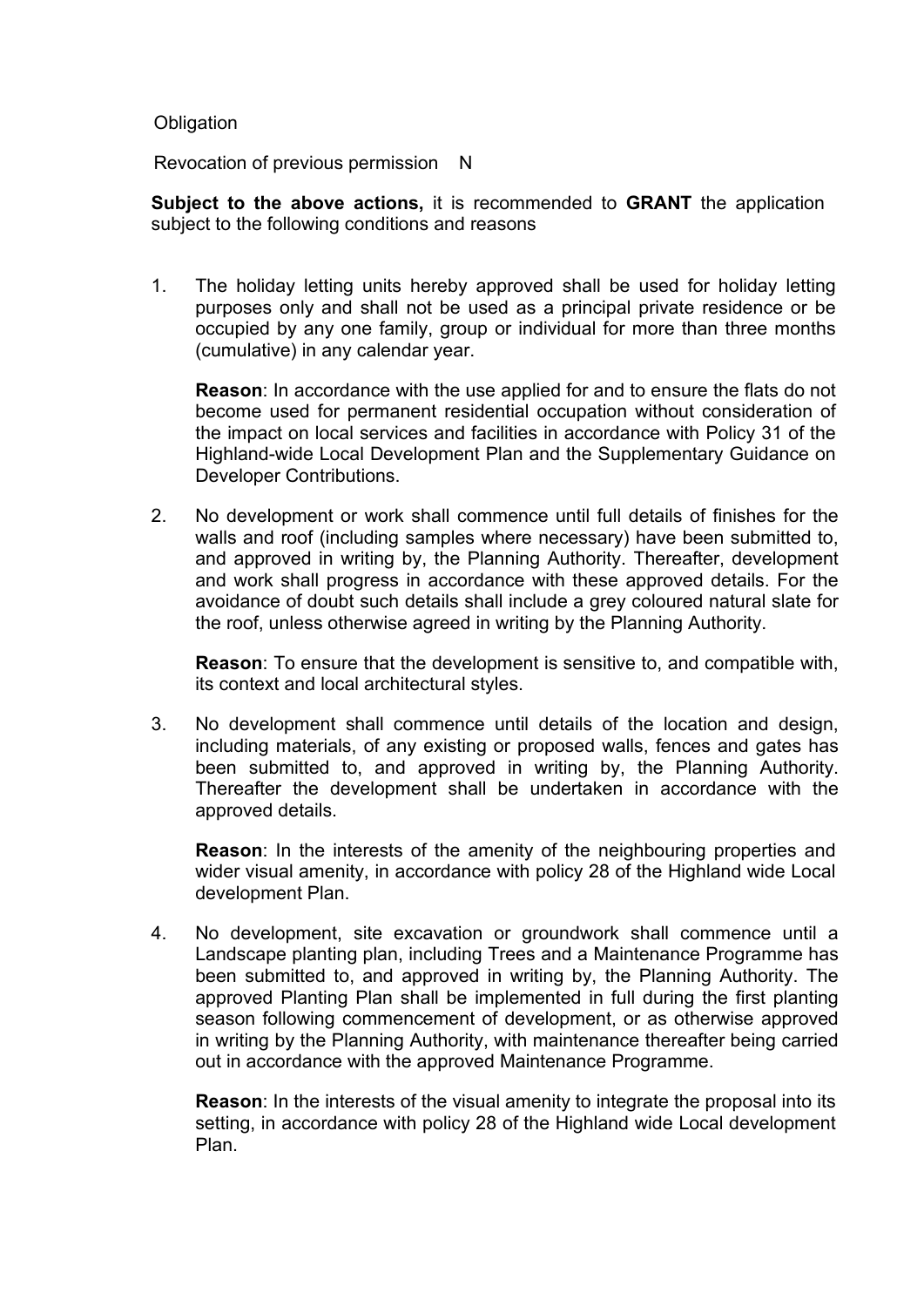5. No development shall commence until full details of a covered and secure communal bicycle storage/racking system for six bicycles have been submitted to, and approved in writing by, the Planning Authority. Thereafter, the storage/racking system shall be installed in accordance with these approved details prior to the first occupation of the development hereby approved.

**Reason**: In order to facilitate the use of a variety of modes of transport, in accordance with policy 56 of the Highland wide Local development Plan.

6. There shall be no means of direct access to the trunk road either pedestrian or vehicular.

**Reason**: To ensure that the movement of traffic and pedestrians is confined to the permitted means of access thereby lessening the danger to and interference with the free flow of traffic on the trunk road.

7. There shall be no drainage connections to the trunk road drainage system.

**Reason**: To ensure that the efficiency of the existing drainage network is not affected.

8. Prior to the commencement of development, details of the boundary treatment along the boundary of the site with the A828 trunk road shall be submitted for the approval of the Planning Authority after consultation with Transport Scotland. This shall include details of any proposed fencing.

**Reason**: To minimise the risk of pedestrians and animals gaining uncontrolled access to the trunk road with the consequential risk of accidents

### **REASON FOR DECISION**

All relevant matters have been taken into account when appraising this application. It is considered that the proposal accords with the principles and policies contained within the Development Plan and is acceptable in terms of all other applicable material considerations.

## **TIME LIMIT FOR THE IMPLEMENTATION OF THIS PLANNING PERMISSION**

In accordance with Section 58 of the Town and Country Planning (Scotland) Act 1997 (as amended), the development to which this planning permission relates must commence within THREE YEARS of the date of this decision notice. If development has not commenced within this period, then this planning permission shall lapse.

### **INFORMATIVES**

### **Initiation and Completion Notices**

The Town and Country Planning (Scotland) Act 1997 (as amended) requires all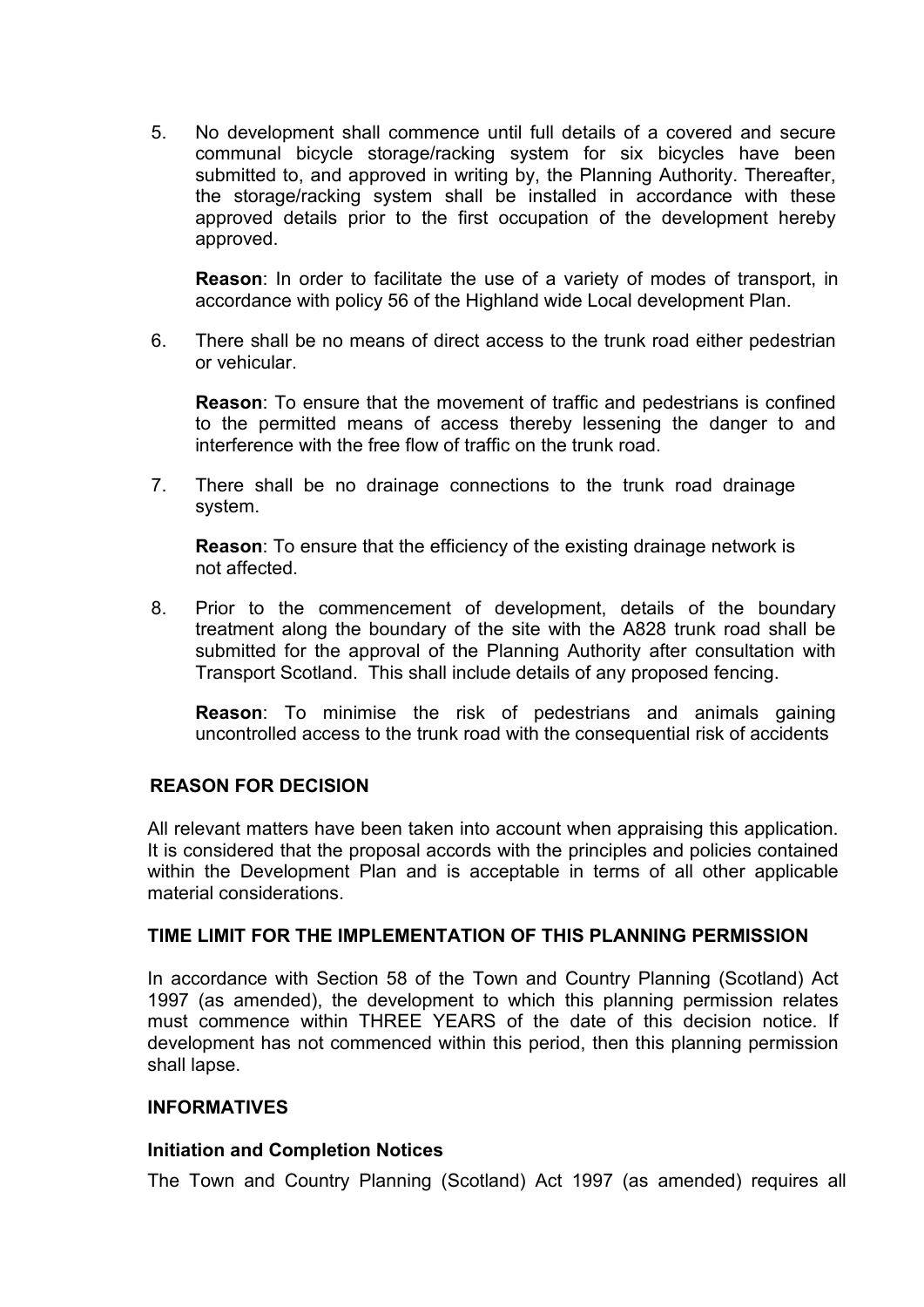developers to submit notices to the Planning Authority prior to, and upon completion of, development. These are in addition to any other similar requirements (such as Building Warrant completion notices) and failure to comply represents a breach of planning control and may result in formal enforcement action.

- 1. The developer must submit a Notice of Initiation of Development in accordance with Section 27A of the Act to the Planning Authority prior to work commencing on site.
- 2. On completion of the development, the developer must submit a Notice of Completion in accordance with Section 27B of the Act to the Planning Authority.

Copies of the notices referred to are attached to this decision notice for your convenience.

# **Flood Risk**

It is important to note that the granting of planning permission does not imply there is an unconditional absence of flood risk relating to (or emanating from) the application site. As per Scottish Planning Policy (paragraph 259), planning permission does not remove the liability position of developers or owners in relation to flood risk.

#### **Scottish Water**

You are advised that a supply and connection to Scottish Water infrastructure is dependent on sufficient spare capacity at the time of the application for connection to Scottish Water. The granting of planning permission does not guarantee a connection. Any enquiries with regards to sewerage connection and/or water supply should be directed to Scottish Water on 0845 601 8855.

### **Septic Tanks & Soakaways**

Where a private foul drainage solution is proposed, you will require separate consent from the Scottish Environment Protection Agency (SEPA). Planning permission does not guarantee that approval will be given by SEPA and as such you are advised to contact them direct to discuss the matter (01349 862021).

### **Local Roads Authority Consent**

In addition to planning permission, you may require one or more separate consents (such as road construction consent, dropped kerb consent, a road openings permit, occupation of the road permit etc.) from the Area Roads Team prior to work commencing. These consents may require additional work and/or introduce additional specifications and you are therefore advised to contact your local Area Roads office for further guidance at the earliest opportunity.

Failure to comply with access, parking and drainage infrastructure requirements may endanger road users, affect the safety and free-flow of traffic and is likely to result in enforcement action being taken against you under both the Town and Country Planning (Scotland) Act 1997 and the Roads (Scotland) Act 1984.

Further information on the Council's roads standards can be found at: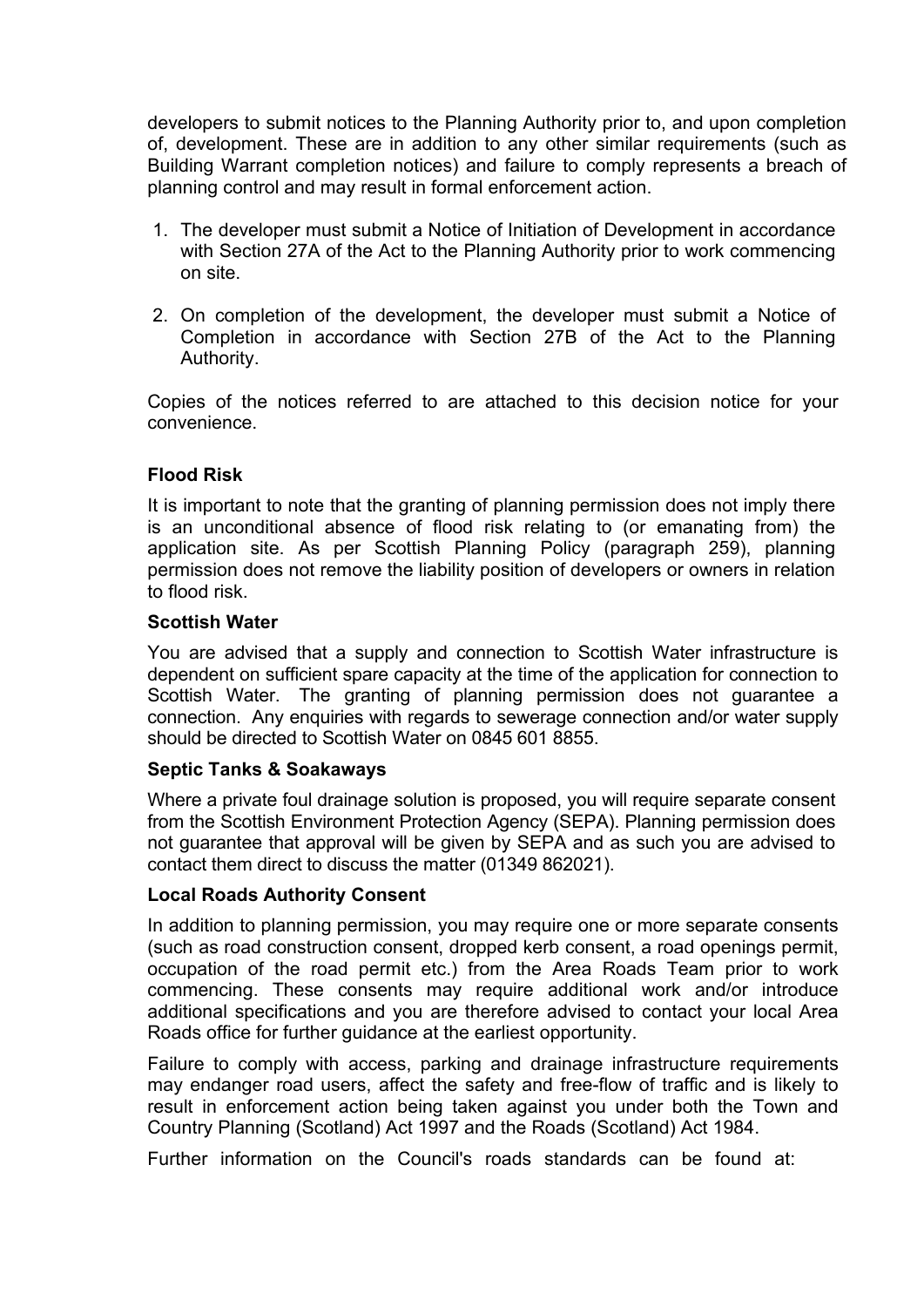<http://www.highland.gov.uk/yourenvironment/roadsandtransport>

Application forms and guidance notes for access-related consents can be downloaded from:

[http://www.highland.gov.uk/info/20005/roads\\_and\\_pavements/101/permits\\_for](http://www.highland.gov.uk/info/20005/roads_and_pavements/101/permits_for_working_on_public_roads/2) working on public roads/2

## **Mud & Debris on Road**

Please note that it an offence under Section 95 of the Roads (Scotland) Act 1984 to allow mud or any other material to be deposited, and thereafter remain, on a public road from any vehicle or development site. You must, therefore, put in place a strategy for dealing with any material deposited on the public road network and maintain this until development is complete.

# **Construction Hours and Noise-Generating Activities**

You are advised that construction work associated with the approved development (incl. the loading/unloading of delivery vehicles, plant or other machinery), for which noise is audible at the boundary of the application site, should not normally take place outwith the hours of 08:00 and 19:00 Monday to Friday, 08:00 and 13:00 on Saturdays or at any time on a Sunday or Bank Holiday in Scotland, as prescribed in Schedule 1 of the Banking and Financial Dealings Act 1971 (as amended).

Work falling outwith these hours which gives rise to amenity concerns, or noise at any time which exceeds acceptable levels, may result in the service of a notice under Section 60 of the Control of Pollution Act 1974 (as amended). Breaching a Section 60 notice constitutes an offence and is likely to result in court action.

If you wish formal consent to work at specific times or on specific days, you may apply to the Council's Environmental Health Officer under Section 61 of the 1974 Act. Any such application should be submitted after you have obtained your Building Warrant, if required, and will be considered on its merits. Any decision taken will reflect the nature of the development, the site's location and the proximity of noise sensitive premises. Please contact env.health@highland.gov.uk for more information.

### **Protected Species – Halting of Work**

You are advised that work on site must stop immediately, and NatureScot must be contacted, if evidence of any protected species or nesting/breeding sites, not previously detected during the course of the application and provided for in this permission, are found on site. For the avoidance of doubt, it is an offence to deliberately or recklessly kill, injure or disturb protected species or to damage or destroy the breeding site of a protected species. These sites are protected even if the animal is not there at the time of discovery. Further information regarding protected species and developer responsibilities is available from NatureScot: [https://www.nature.scot/professional-advice/protected-areas-and](https://www.nature.scot/professional-advice/protected-areas-and-species/protected-species)[species/protected-species](https://www.nature.scot/professional-advice/protected-areas-and-species/protected-species)

| Signature:   | David Mudie                                                          |
|--------------|----------------------------------------------------------------------|
| Designation: | Area Planning Manager – South                                        |
| Author:      | <b>Lucy Prins</b>                                                    |
|              | Background Papers: Documents referred to in report and in case file. |
|              |                                                                      |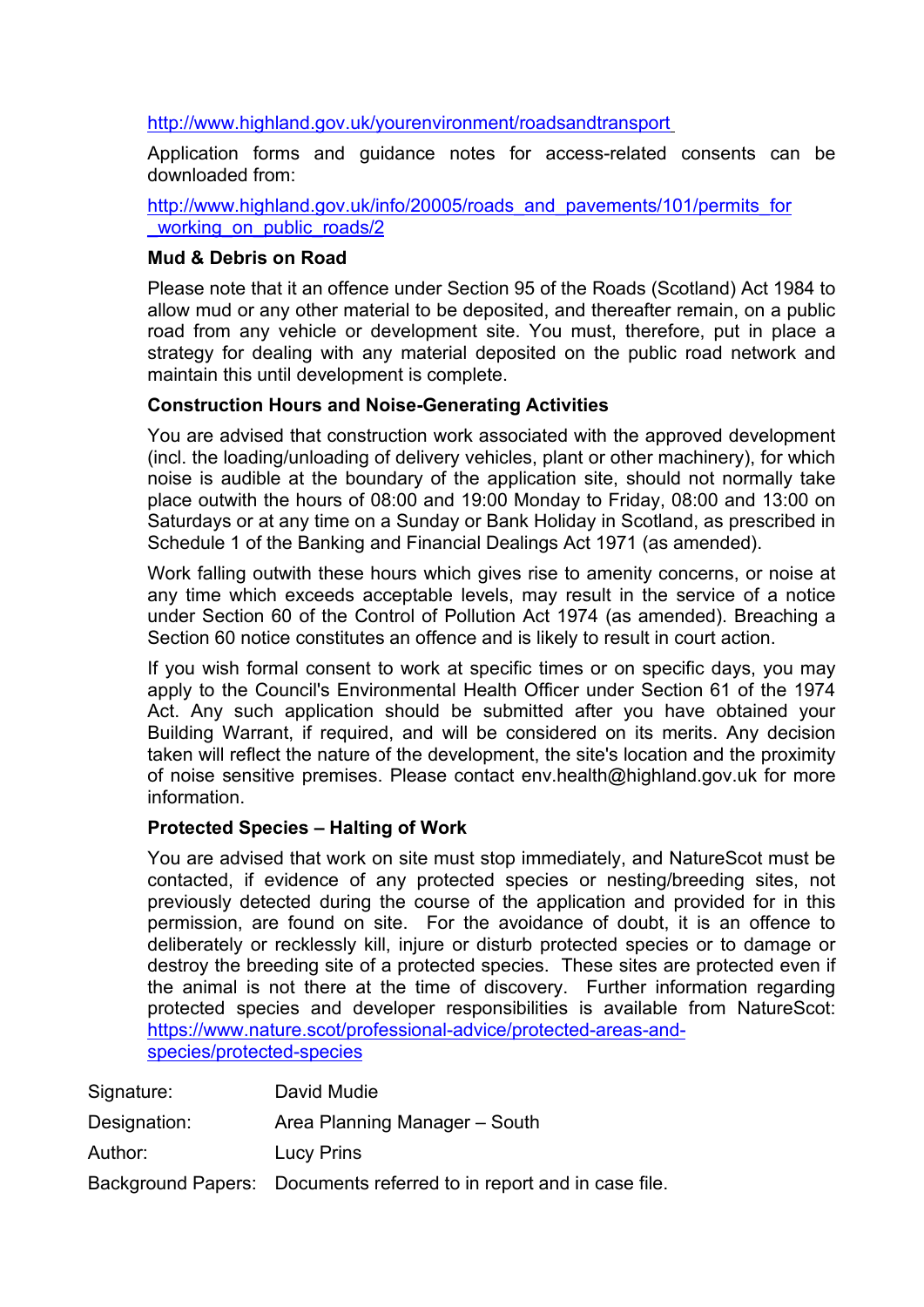| <b>Relevant Plans:</b> | Plan 1 |
|------------------------|--------|
|                        |        |

- General Plan - 2120 01 Rev D Plan 2 – Section through Site – 2120 02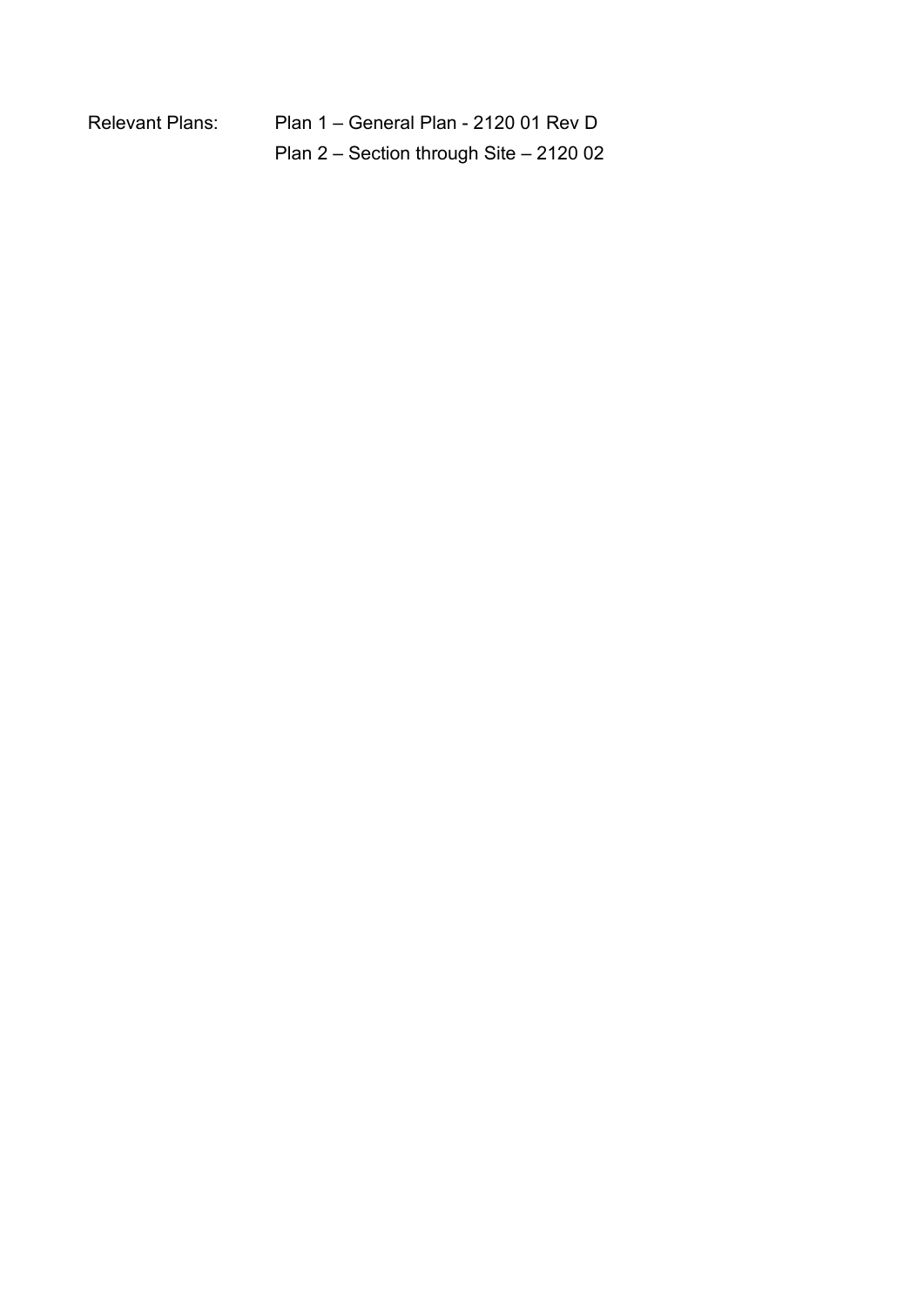











Project<br>FLATTED DEVELOPMENT AT SITE AT<br>ALDERSYDE, KENTALLEN, DUROR, ARGYLL

| SCHEME DESIGN                         |       |          |  |
|---------------------------------------|-------|----------|--|
| fkb<br>Drawn by                       | Date: | APRIL 21 |  |
| Drawing Scale: A1 $@$ 1: 100, 1: 1250 |       |          |  |
|                                       |       |          |  |
| CAD Filename:                         |       |          |  |
| Beaton + McMurchy                     |       |          |  |





location plan 1:1250